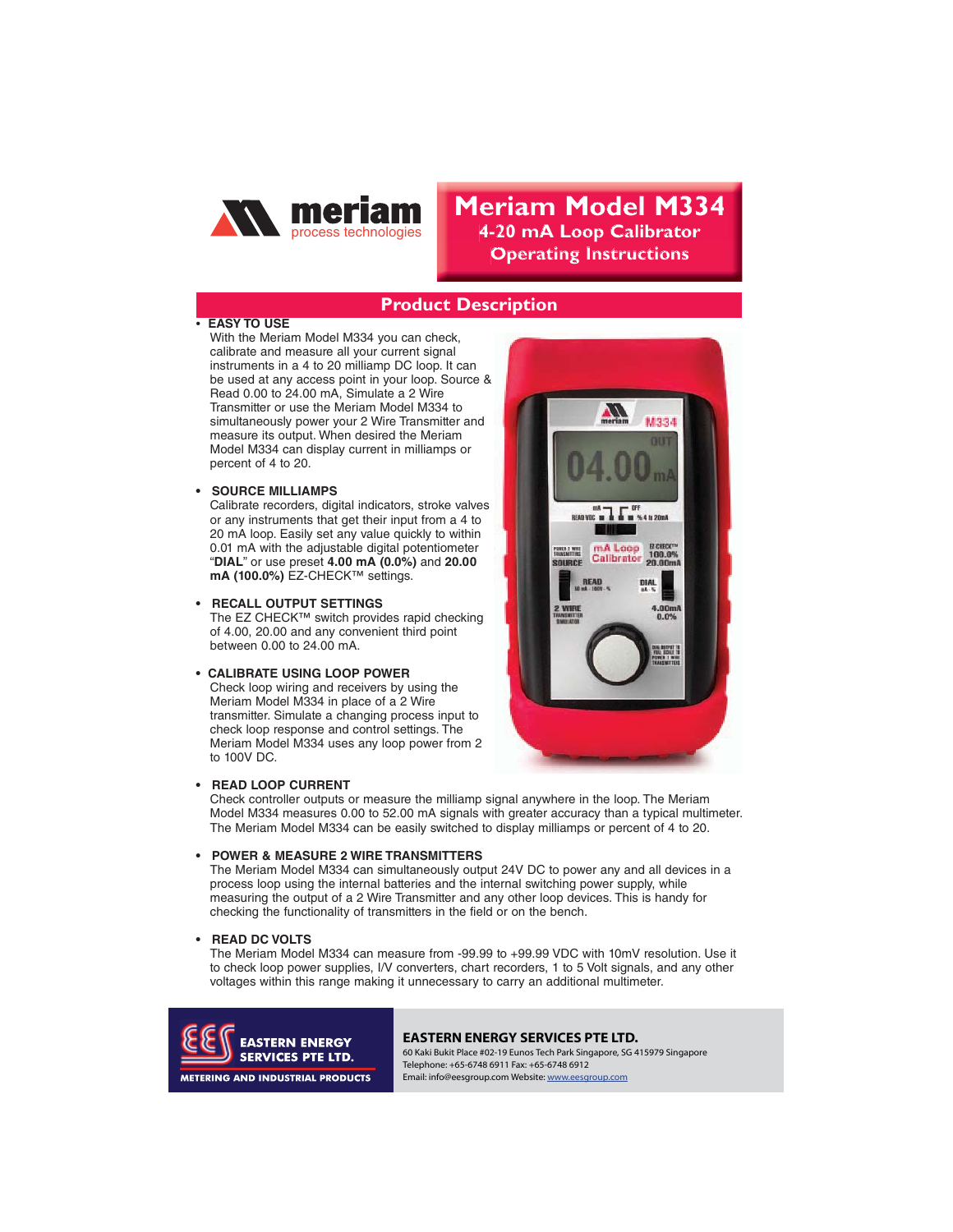# **Basic Operation**



## . **POWER SWITCH**

Select **"mA"** to display and calibrate in milliamps. Select **"% 4 to 20 mA"** to display and calibrate in percent. Select **"READ VDC"** to read volts DC. Return the slide switch to the **"OFF"** position when not in use.

### Note:

**Note:** Percent mode can also be used with chart recorders, valves or current trips that display in percent.

> $100.0\% = 20.00 \text{ mA}$  $75.0\% = 16.00 \text{ mA}$  $50.0\% = 12.00 \text{ mA}$  $25.0\% = 8.00 \text{ mA}$  $0.0\% = 4.00$  mA

- To convert from Milliamps to Percent: Percent =  $(Milliamps - 4) / 0.16$
- To convert from Percent to Milliamps: Milliamps = Percent /  $6.25 + 4$

<sup>3</sup> **SOURCE / READ / 2 WIRE SWITCH**

Select **"SOURCE"** to output in milliamps or percent.

Select **"READ"** for reading in milliamps or percent.

Select **"2 WIRE"** to simulate a 2 Wire Transmitter.

## **<b>3** EZ-CHECK™ SWITCH

Instantly output 4.00 mA or 20.00 mA by moving the EZ-CHECK™ switch to the **"4.00mA" / "0.0%"** position or **"20.00mA" / "100.0%"** position. For fast three point checks select the **"DIAL"** position. The Meriam Model M334 will remember the last **"DIAL"** value, even with the power off.

Note: The same **"DIAL"** value is stored for both mA and %. The recalled value will be displayed in the units selected.

## / **DIAL KNOB**

Turn the knob to adjust output level. Turn clockwise to increase the output, counter clockwise to decrease the output.

## <sup>1</sup> **EXTERNAL POWER JACK** (Not Shown)

When used in conjunction with the optional AC Adaptor, the external power jack will eliminate the drain on your batteries. This is very handy for applications that require extended use of the Meriam Model M334. Please see the section on Accessories for ordering information.

**Note:** This feature does not charge the batteries, it only supplies power to the Meriam Model M334.

Low battery is indicated by "**BAT**" on the display.<br>Approximately, one to four, bours, of typical Approximately one to four hours of typical operation remain before the 334 will automatically turn off. To change the batteries; remove the rubber boot, remove the battery door from the back of the unit by sliding the door downward. This will allow access to the battery compartment. Replace with four (4) "AA" 1.5V batteries being careful to check the polarity. Place the battery door back on the unit and replace the rubber boot.

**Note:** Alkaline batteries are supplied and recommended for maximum battery life and performance.



### **EASTERN ENERGY SERVICES PTE LTD.**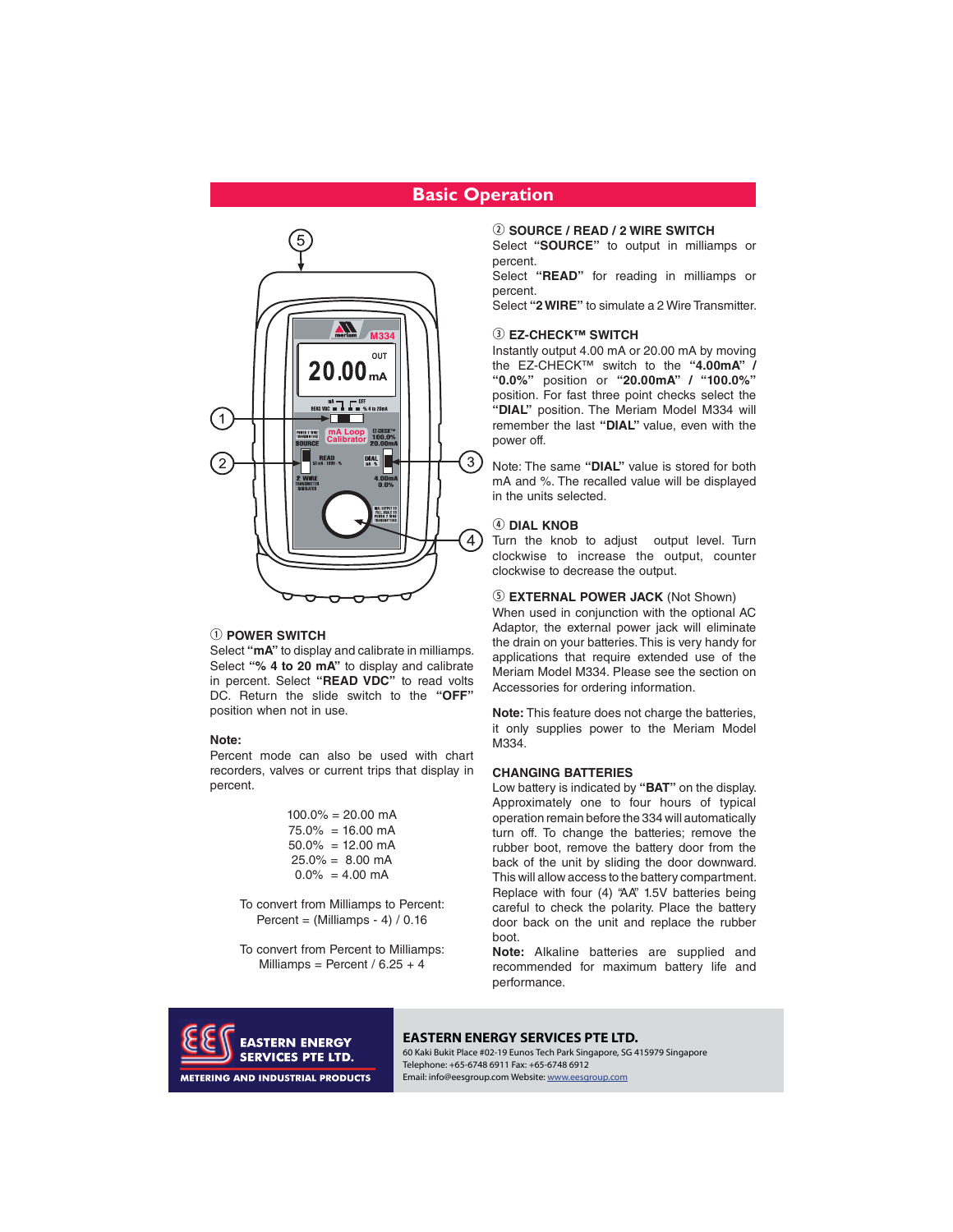# **Sourcing Milliamps**

## **mA OUT, % OUT (Percent of 4 to 20 mA)**

Choose this function to provide an output from 0.00 to 24.00 milliamps. The compliance voltage is a nominal 24 VDC to provide the driving power to your milliamp receivers.

- 1) Disconnect one or both input wires from the device to be calibrated.
- 2) Select "mA" or "% 4 to 20mA" with slide switch  $\mathcal{D}$ .
- 3) Select "SOURCE" using slide switch  $@$ .
- 4) Connect the output leads of the Meriam Model M334 to the inputs of the device being calibrated, making sure to check polarity. Red lead to the plus (+) input and black lead to the minus (-) input.

The output is adjusted by turning knob  $\Phi$ while the EZ-CHECK<sup>™</sup> switch  $\overline{3}$  is in the "DIAL" position, or the current can be set at the fixed points of 4.00mA (0.0%) or 20.00mA (100.0%) with switch  $\mathcal{D}$ .



# **Reading Milliamp Outputs**

## **READ mA, READ % (Percent of 4 to 20 mA)**

Choose this function to measure from 0.00 to +52.00 milliamps or -25.0 to 300.0%.

- 1) Open the current loop at any convenient point along the signal path.
- 2) Select "mA" or "% 4 to 20mA" with slide switch  $\mathcal{D}$ .
- 3) Select "Read" using slide switch  $(2)$ .
- 4) Connect the red input lead (+) of the Meriam Model M334 to the more positive point of the break and the black input.

Signals below 0 mA or open circuits are indicated by 0.00 mA (-25.0%) on the display. Signals above 52 mA are current limited by protection circuitry.





### **EASTERN ENERGY SERVICES PTE LTD.**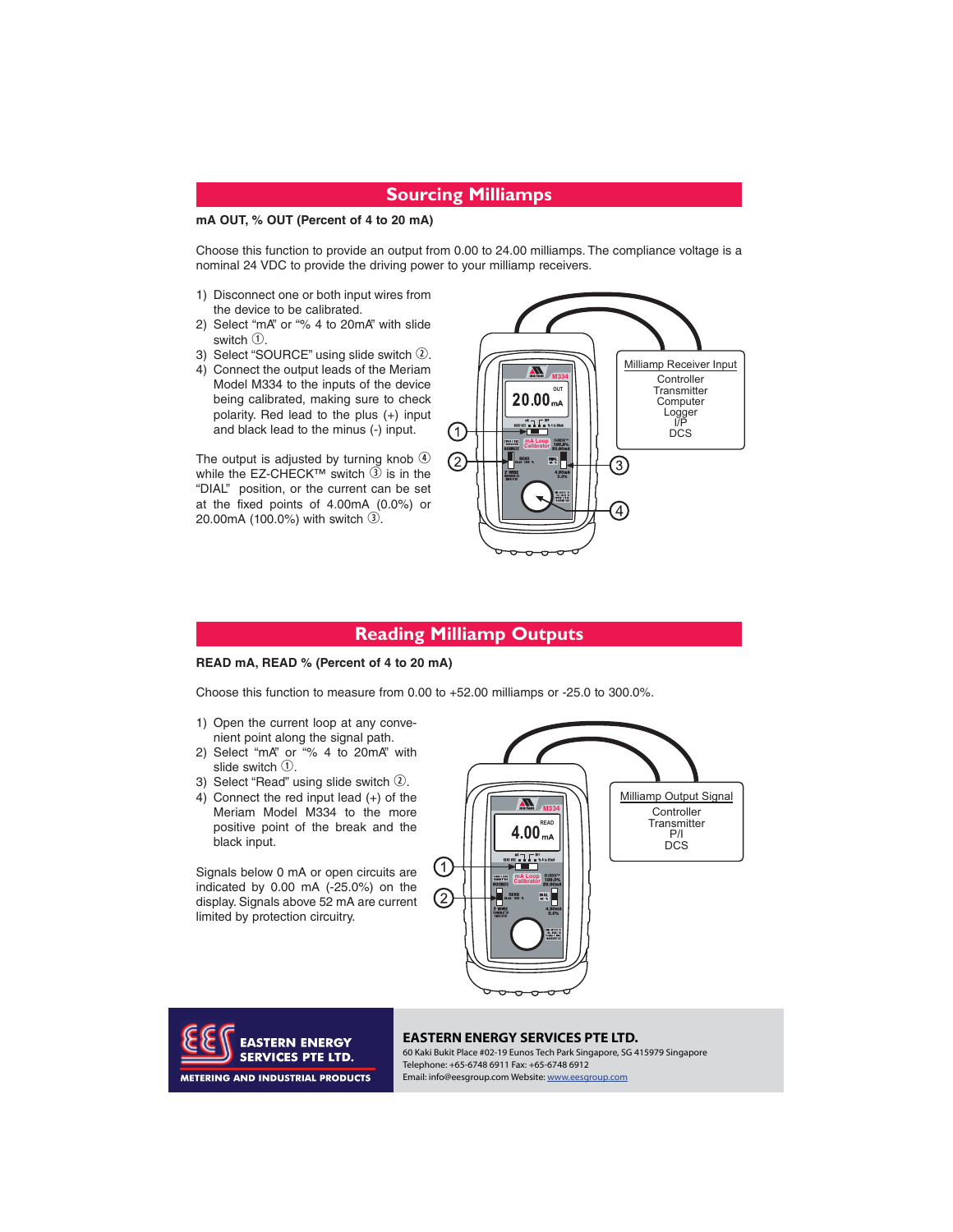## **Simulate 2-Wire Transmitters**

# **2 Wire mA, 2 Wire % (Percent of 4 to 20 mA)**

Choose this function to simulate a 2 Wire Transmitter output from 0.00 to 24.00 milliamps. Operates in loops with power supply voltages from 2 to 100 VDC



- 1) Disconnect one or both input wires from the device to be calibrated.
- 2) Select **"mA"** or **"% 4 to 20mA"**  with slide switch  $\mathcal{D}$ .
- 3) Select **"2 WIRE"** using slide switch 2.
- 4) Connect the red input lead of the Meriam Model M334 to the plus (+) input of the field connections and the black lead to the minus (-).

Loop current is adjusted by turning knob 4 while the EZ-CHECK™ switch  $\circled{3}$  is in the "DIAL" position, or the current can be set at the fixed points of 4.00mA (0.0%) or 20.00mA (100.0%) with switch  $\overline{3}$ .

# **Power & Measure 2-Wire Transmitters**

# **ma**  $\sqrt{2}$  **c**  $\sqrt{2}$  **c**  $\sqrt{2}$  **c**  $\sqrt{2}$  **c**  $\sqrt{2}$  **c**  $\sqrt{2}$  **c**  $\sqrt{2}$  **c**  $\sqrt{2}$  **c**  $\sqrt{2}$  **c**  $\sqrt{2}$  **c**  $\sqrt{2}$  **c**  $\sqrt{2}$  **c**  $\sqrt{2}$  **c**  $\sqrt{2}$  **c**  $\sqrt{2}$  **c**  $\sqrt{2}$  **c**  $\sqrt{2}$  **c**  $\sqrt{2}$  **c**

Choose this function to simultaneously supply power to a 2 Wire Transmitter while displaying the 4 to 20 mA output of the transmitter.

- 1) Disconnect one or both input wires from the device to be calibrated.
- 2) Select **"mA"** or **"% 4 to 20mA"** with slide switch  $\odot$ .
- 3) Select "SOURCE" using slide switch 2.
- 4) Turn the knob  $\Phi$  clockwise several times until full scale output (24.00 mA/125.0%) is obtained (this can be verified by clipping the output leads together and checking that the display indicates **"FULL SCALE"**).
- 5) Connect the red source lead of the Meriam Model M334 to the plus (+) input of the device and the black source lead to the minus (-).



The Meriam Model M334 supplies a nominal 24 volts DC at 24 mA to the 2 Wire Transmitter. The current passed by the transmitter will be accurately displayed by the Meriam Model M334. Calibrate the transmitter in the usual manner and disconnect the Meriam Model M334.



# **EASTERN ENERGY EASTERN ENERGY SERVICES PTE LTD.**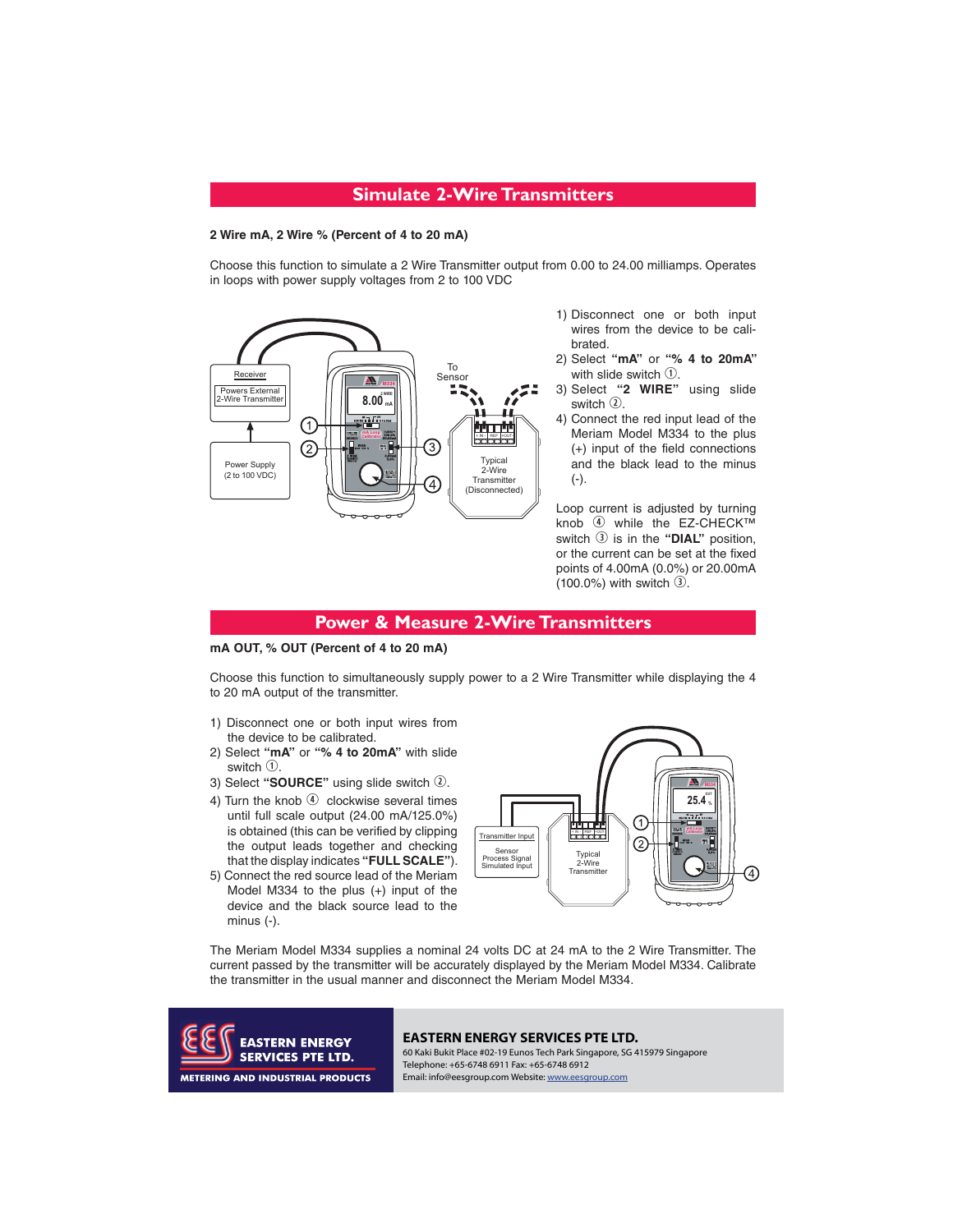# **Read DC Volts**

Choose this function to measure from -99.99 to +99.99V DC. 1) Select "READ VDC" with slide switch  $\textcircled{1}.$ 

2) Connect the red (+) and black (-) leads of the Meriam Model M334 across the voltage source to be measured.

Any DC voltage from -99.99 to +99.99 volts may be measured. Loop power supplies, signal voltages at receivers, batteries and transmitter voltage drops may be measured. Signals exceeding ±99.99 VDC will be indicated by OVRLD on the display.



# **Application Notes**

## **OUT OF RANGE SIGNALS**

Signals below 0 mA or open circuits are indicated by 0.00 mA (-25.0%) on the display. Signals above 52 mA are current limited by protection circuitry to approximately 54 mA.

When an instrument in a critical control loop develops a problem it is important to maintain control of the process. The Meriam Model M334 can be substituted for a faulty controller or transmitter to provide temporary manual control of the process. One technician takes manual control of the process while a second technician retrieves, installs and configures a replacement instrument.

The display will indicate 0.00 mA or -25.0% if there is an open loop or if the polarity is reversed. Check all the connections in the loop or try reversing the leads.

Adjusting the SOURCE output to full scale supplies a nominal 24V DC to power a 2 Wire Transmitter while simultaneously displaying the 4 to 20 mA output of the transmitter.

## **READ MILLIAMPS**

Select READ milliamps by moving slide switch  $\odot$  to "mA" or "% 4 to 20mA" and moving slide switch  $@$  to "READ". Place the Meriam Model M334 in the loop in series with the current to be measured.

Select "SOURCE" using slide switch <sup>2</sup> to output from 0.00 to 24.00 milliamps using the Meriam Model M334's internal power source. This will provide 24V DC. Select "2-WIRE" to control the current in loop that is using an existing power supply. To change the output current adjust the dial knob  $\Phi$ . Turning clockwise will increase the output value, turning counter-clockwise will decrease the output value. The output is adjustable in all EZ-CHECK™ positions. When returning to the "4.00mA"/"0.0%" and "20.00mA"/"100%" positions they will always return to 4.00 (0.0%) and 20.00 (100.0%) mA. This method is superior to keypad units. The zero and full scale positions can be adjusted smoothly making easy valve end stop testing, trip point testing, alarm testing, etc. There is virtually no overshoot/undershoot and no automated modes that need to be learned.

Select "READ VDC" using slide switch  $\overline{0}$  to read volts DC. Clip the leads across the voltage to be measured.



## 0HULDP3URFHVV7HFKQRORJLHV **EASTERN ENERGY EASTERN ENERGY SERVICES PTE LTD.**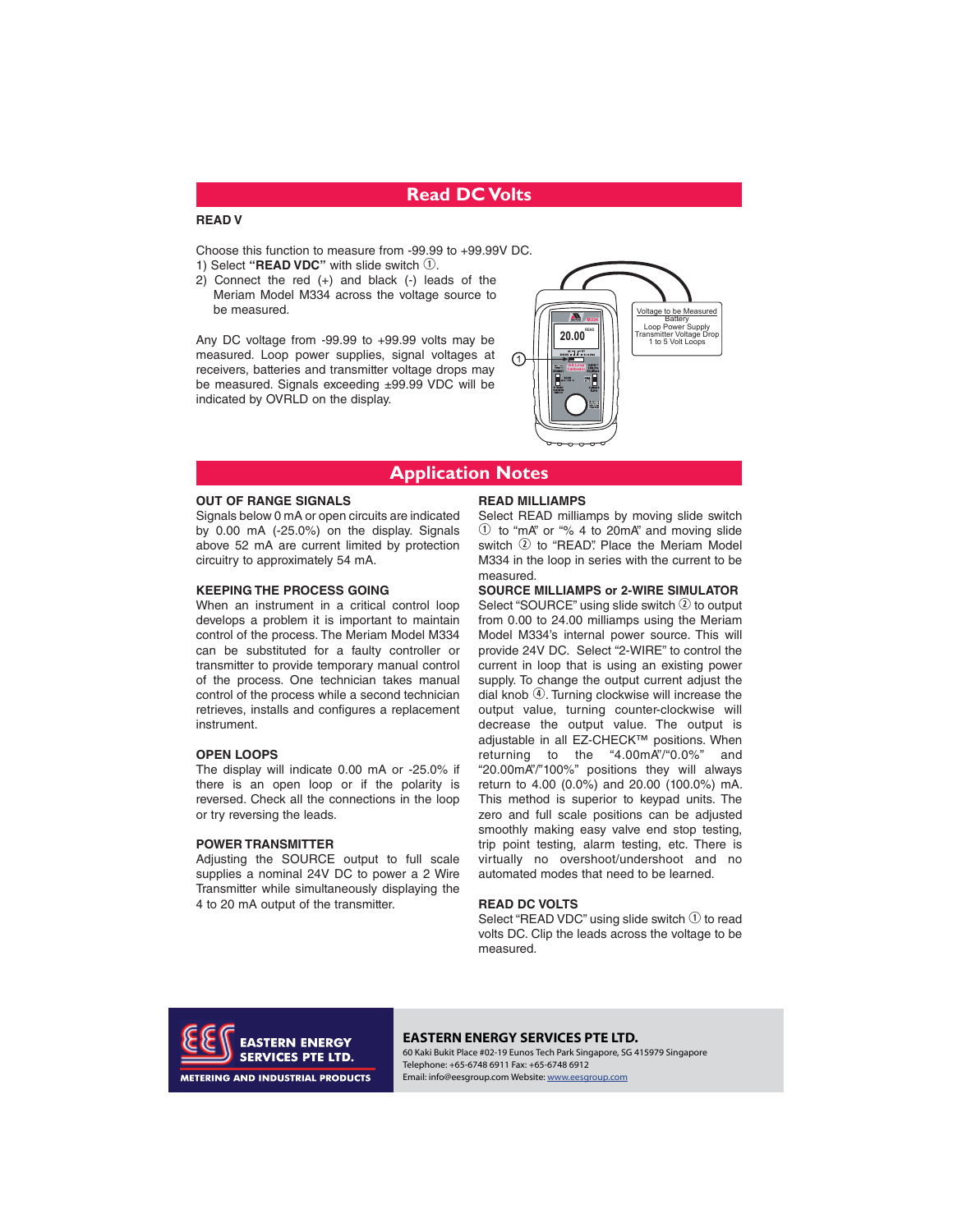# **Application Notes**

**SETTING UP VALVES** When setting up a valve it is important to correctly set the end stops. Use the Meriam Model M334 to supply the 4 to 20 mA control signal to stroke the valve. Select "SOURCE" and the Meriam Model M334 will use the internal power source for outputting current or switch to 2-WIRE SIMULATOR to stroke a valve using any pre-existing installed loop power supply as the power source.

## Example:

- 1) Disconnect the 4-20 mA control wires from the Current-to Pressure (I/P) converter or the actuator.
- 2) Connect the Meriam Model M334 following the connection diagrams on the prevous pages for Simulate 2-Wire Transmitters
- 3) Move the EZ-CHECK<sup>™</sup> switch 3 to "4.00 mA"/"0.0%" and adjust the fully closed stop on the actuator.
- 4) Turn the Meriam Model M334's knob  $\circledast$  slowly counterclockwise and verify that the actuator and valve don't move. Repeat steps 3 & 4 until no movement is detected.
- 5) Move the EZ-CHECK™ switch \$to **DIAL** and quickly back to **"4.00 mA"/"0.0%"** then turn the Meriam Model M334's knob  $\Phi$  clockwise. The actuator and valve should begin to move.
- 6) Move the EZ-CHECK™ switch \$to **"20.00 mA"/"100.0%"** and adjust the fully open stop on the actuator.
- 7) Turn the Meriam Model M334's knob  $\overline{4}$  slowly clockwise and verify that the actuator and valve don't move. Repeat steps 6 & 7 until no movement is detected.
- 8) Move the EZ-CHECK™ switch \$to **DIAL** and quickly back to **"20.00 mA"/"100.0%"** then turn the Meriam Model M334's knob counterclockwise. The actuator and valve should begin to move.

## **Accessories**

**AC ADAPTOR (200 to 240 VAC) Part No. 020-0100 ACTES 100 YEAR OF LIGHT ACTES IN A PARTIES AND ACT ADAPTABLE INC.** 020-0103 **Ni-MH 1 Hour Charger w/4 Ni-MH AA Batteries Part No. 020-0103**

Part No. 020-0100

# **Warranty**

Our equipment is warranted against defective material and workmanship (excluding batteries) for a period of three years from the date of shipment. Claims under warrantee can be made by returning the equipment prepaid to our factory. The equipment will be repaired, replaced or adjusted at our option. The liability of Meriam is restricted to that given under our warrantee. No responsibility is accepted for damage, loss or other expense incurred through sale or use of our equipment. Under no condition shall Meriam be liable for any special, incidental or consequential damage.



### EASTERN ENERGY SERVICES PTE LTD.

**EASTERN ENERGY EASTERN ENERGY SERVICES PTE LTD.**<br>**SERVICES PTE LTD.** 60 Kaki Bukit Place #02-19 Eunos Tech Park Singapore, SG 415979 Singapore Telephone: +65-6748 6911 Fax: +65-6748 6912 Email: info@eesgroup.com Website: www.eesgroup.com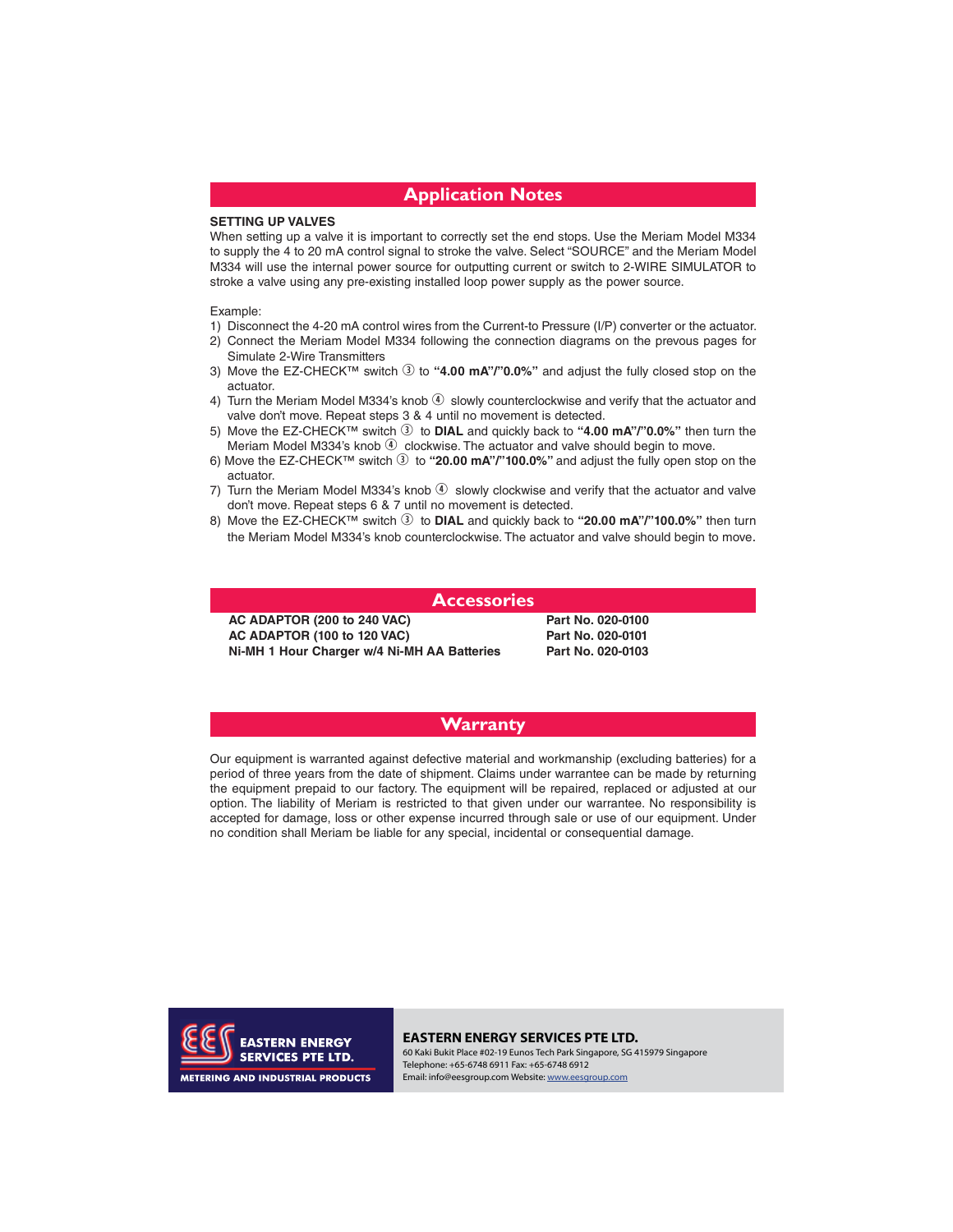# **Meriam M334 Specifications**

(Unless otherwise indicated all specifications are rated from a nominal 23 °C, 70 % RH for 1 year from calibration)

| General                                |                                                                                                  |
|----------------------------------------|--------------------------------------------------------------------------------------------------|
| <b>Operating Temperature Range</b>     | -20 to 60 °C (-5 to 140 °F)                                                                      |
| Storage Temperature Range              | -30 to 60 °C (-22 to 140 °F)                                                                     |
| <b>Relative Humidity Range</b>         | 10 % ≤RH ≤90 % (0 to 35 °C), Non-condensing                                                      |
|                                        | 10 % ≤RH≤ 70 % (35 to 60 °C), Non-condensing                                                     |
| <b>Size</b>                            | L=5.63 $\times$ W=3.00 $\times$ H=1.60 inches                                                    |
| Weight                                 | 12.1 ounces (including boot & batteries)                                                         |
| <b>Batteries</b>                       | Four "AA" Alkaline 1.5V (LR6)                                                                    |
| <b>Optional AC Adaptors</b>            | 120 VAC 50/60 Hz [Part # 020-0100]<br>240 VAC 50/60 Hz [Part # 020-0101]                         |
| Optional NiMh Rechargeable battery kit | 120 VAC for North America Only; charger, four NiMh<br>batteries, AC & DC cords [Part # 020-0103] |
| Low Battery                            | Low battery indication with nominal I hour of operation<br>left                                  |
| Protection against misconnection       | Over-voltage protection to 135 vrms (rated for 30 seconds)<br>or 240 vrms (rated for 15 seconds) |
| <b>Display</b>                         | High contrast graphic liquid crystal display with 0.413" (10.5)<br>mm) high digits               |

| Read mA                                    |                                                                                                |
|--------------------------------------------|------------------------------------------------------------------------------------------------|
| M334 Ranges and Resolution                 | 0.00 to 52.00 mA Full Span OR -25.0 to 300.0% of 4-20 mA                                       |
| Accuracy<br>Below 24.01mA<br>Above 24.00mA | $\leq \pm 0.05$ % of 24.00mA ( $\pm 0.01$ mA)<br>$\leq \pm 0.05$ % of 52.00mA ( $\pm 0.02$ mA) |
| Voltage burden                             | $\leq$ 2V at 50 mA                                                                             |
| Overload/Current limit protection          | 54 mA nominal                                                                                  |
| <b>Battery life</b>                        | $\ge$ 125 Hours nominal                                                                        |



**EASTERN ENERGY SERVICES PTE LTD.**